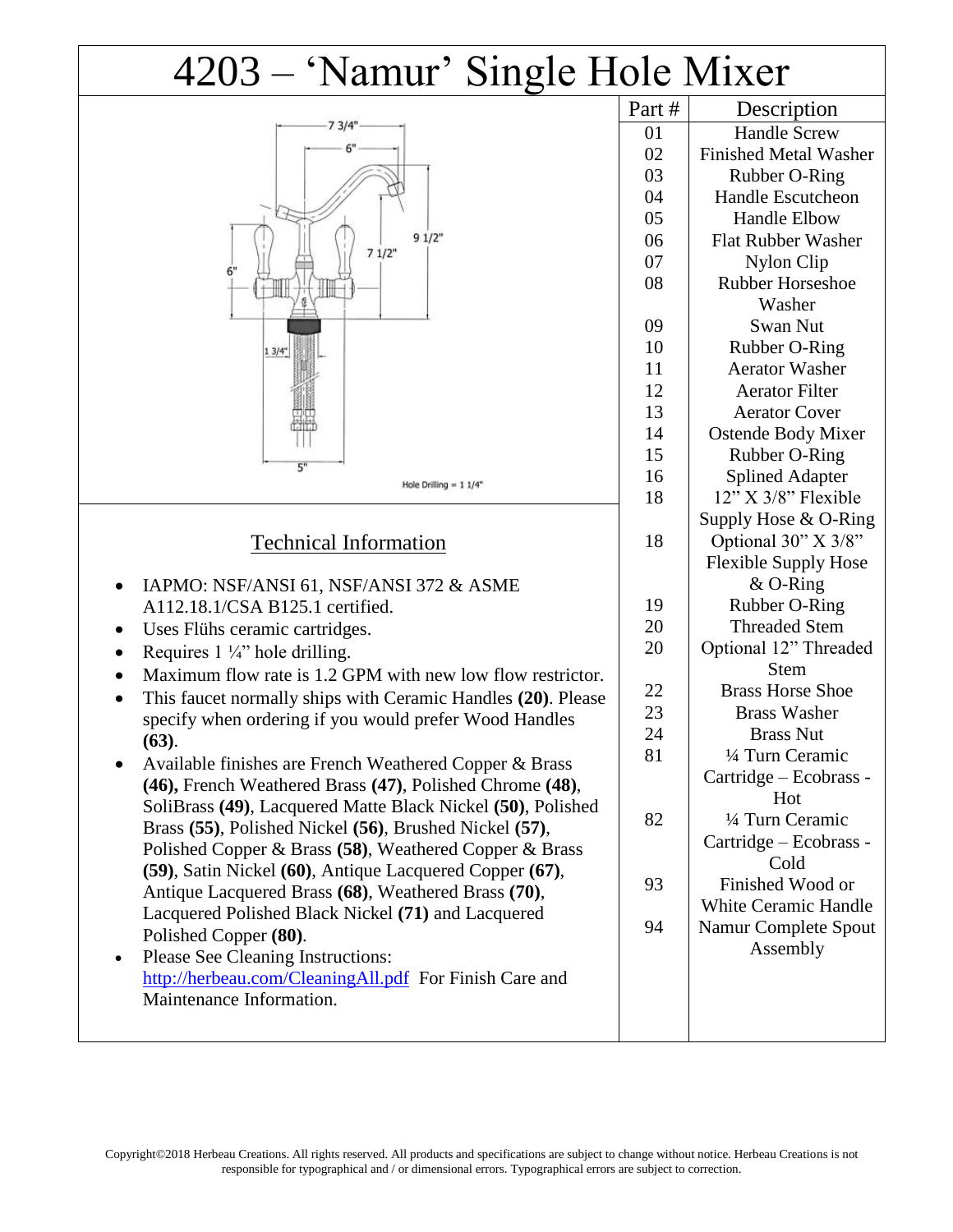Please follow example when ordering parts for 'Namur' Mixer

- To order part#01 Handle Screw
	- o 920014**xx**
- Please substitute finish number needed in place of **XX**

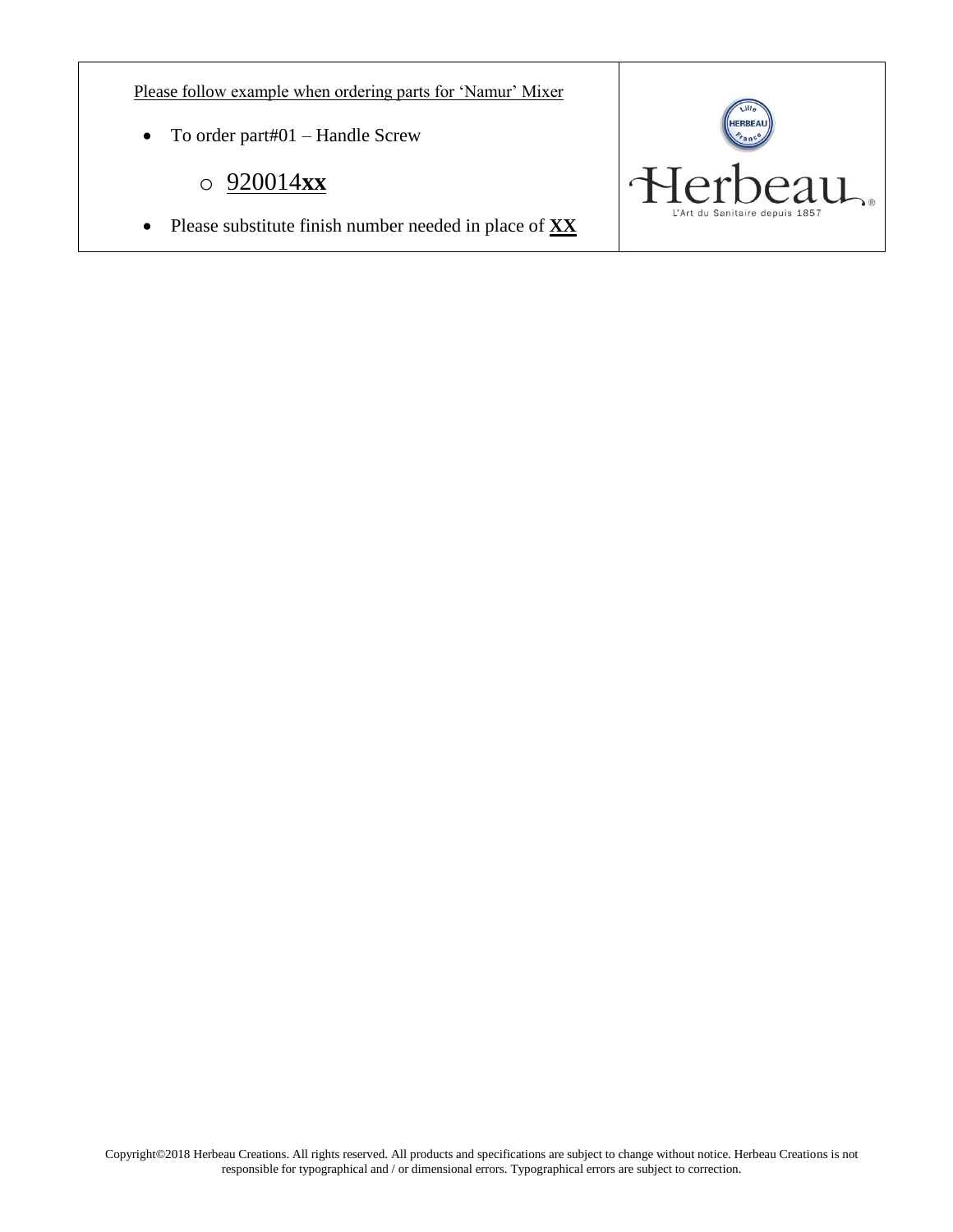

Herbeau Creations is not responsible for typographical and/or dimensional errors. Typographical errors are subject to correction.